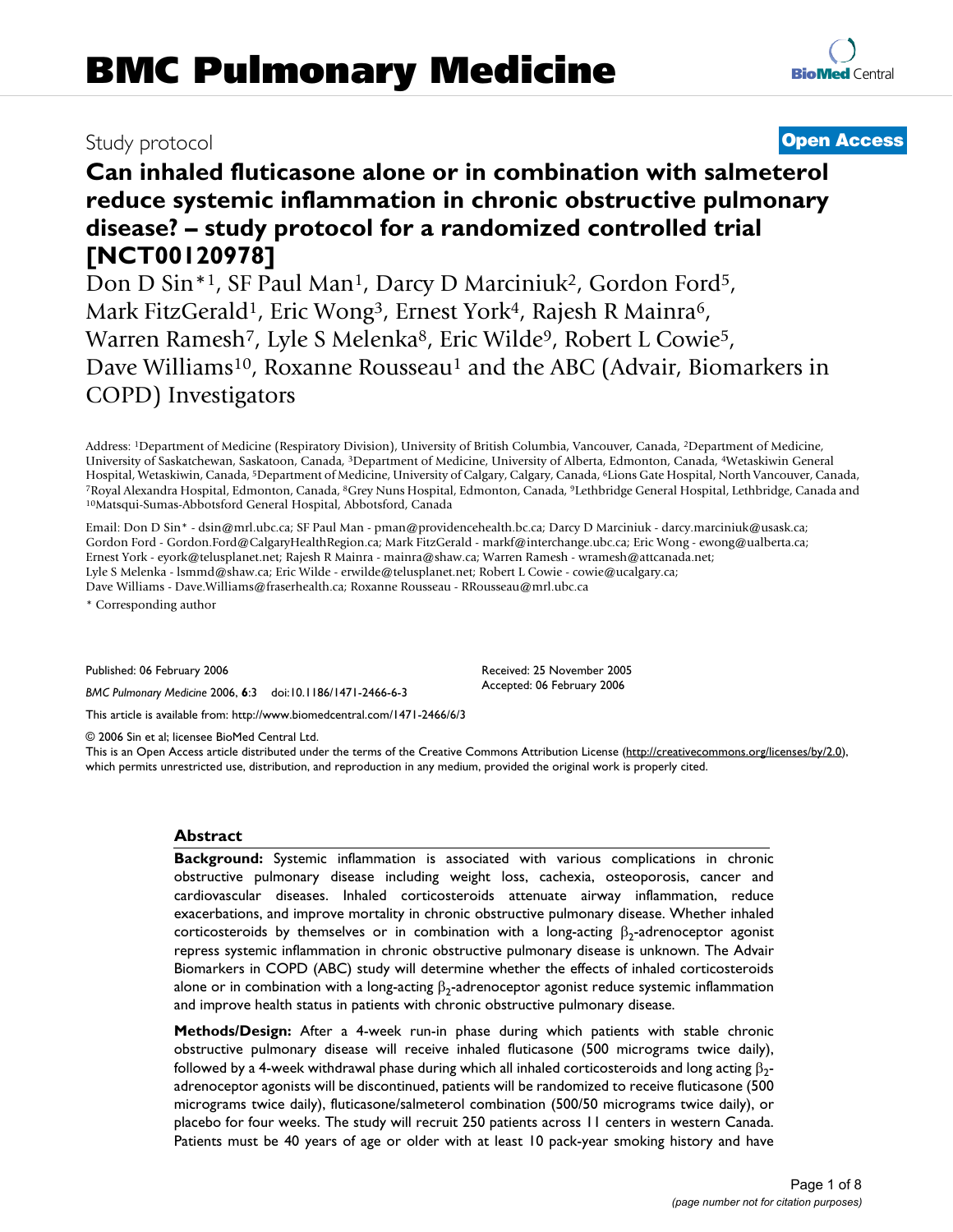chronic obstructive pulmonary disease defined as forced expiratory volume in one second to vital capacity ratio of 0.70 or less and forced expiratory volume in one second that is 80% of predicted or less. Patients will be excluded if they have any known chronic systemic infections, inflammatory conditions, history of previous solid organ transplantation, myocardial infarction, or cerebrovascular accident within the past 3 months prior to study enrolment. The primary endpoint is serum C-reactive protein level. Secondary end-points include circulating inflammatory cytokines such as interleukin-6 and interleukin-8 as well as health-related quality of life and lung function.

**Discussion:** If inhaled corticosteroids by themselves or in combination with a long-acting β<sub>2</sub>adrenoceptor agonist could repress systemic inflammation, they might greatly improve clinical prognosis by reducing various complications in chronic obstructive pulmonary disease.

# **Background**

Chronic obstructive pulmonary disease (COPD) represents an increasing burden worldwide and is reported to be the sixth leading cause of death in 1990 [1] and the fourth in 2000 [2]. Discouragingly, by the year 2020, its mortality rate will rank third, only behind stroke and heart disease [1]. Although these figures are alarming, they are likely to be gross underestimates of the true health and economic burdens of COPD because COPD is an important risk factor for other causes of morbidity and mortality, including cardiovascular disorders and cancer [3,4].

While the pathobiology of COPD has not been fully elucidated, there is a growing recognition that systemic inflammation may play a salient role in COPD progression and morbidity [5]. There is now a large body of data that show systemic inflammation exists in stable COPD and that the intensity of the inflammatory process relates to the severity of the underlying disease [6]. Systemic inflammation has been linked with the extra-pulmonary manifestations in COPD including sudden deaths, arrhythmias, strokes, myocardial infarction, and cancer independent of confounding factors such as age and smoking [4,6,7]. Additionally, in COPD, systemic inflammation has been associated with diminished peripheral muscle strength, reduced exercise endurance, workload, and six-minute walk distance, poor health status, and quality of life [8]. These data suggest that systemic inflammation may be intrinsically involved in the downward spiral in the health status of COPD patients. These data also raise the possibility that treatments modulating systemic inflammation could improve important health outcomes in COPD.

Inhaled corticosteroids are powerful but non-specific antiinflammatory agents commonly used to treat patients with COPD [9]. Recent studies indicate that although inhaled corticosteroids do not alter the rate of decline in lung function, they reduce bronchial hyperreactivity, decrease the frequency of exacerbations, and slow the rate of decline in the patient's health status [10,11]. A pooled analysis of clinical trial data indicates they reduce mortality by ~25% relative to placebo over three to four years of follow-up [12]. Interestingly, most of the beneficial signal associated with inhaled corticosteroids was observed in a subgroup of COPD patients with moderate to severe disease [12]. In patients with mild disease, there was no survival advantage. These findings are consistent with data on exacerbations, which also demonstrate significant reductions related to inhaled corticosteroids only in those with moderate to severe disease [13]. Intriguingly, biomarkers of lung and systemic inflammation are increased in COPD patients with moderate to severe disease; patients with mild disease generally do not have increased levels of inflammatory biomarkers [14].

Systemic corticosteroids reduce serum C-reactive protein (CRP) and other circulating inflammatory cytokine levels in COPD [15]. They also down regulate certain inflammatory cells and cytokine levels in the airways of COPD patients [16]. Whether inhaled steroids can reduce circulating CRP levels in stable COPD is less certain. A pilot randomized clinical trial of 41 patients with COPD indicated that withdrawal of inhaled corticosteroids increased serum CRP levels by ~70%; whereas a two week treatment with inhaled fluticasone reduced CRP levels by  $\sim$  50% [15]. These findings are consistent with a recently published observational study by Pinto-Plata and colleagues, who found that users of inhaled corticosteroids had serum CRP levels that were on average ~40% lower than those among corticosteroid non-users [17].

Recent experimental evidence indicates that long-acting  $\beta_2$ -adrenoceptor agonists on their own can promote translocation of the glucocorticoid receptor complexes from the cytosol to the nucleus, a process that is critical in effecting the anti-inflammatory effects of corticosteroids [18]. When long-acting  $\beta_2$ -adrenoceptor agonists are added to corticosteroids, the rate of glucocorticoid receptor translocation may be accelerated [19]. Moreover, Zhu and colleagues showed in a randomized controlled trial of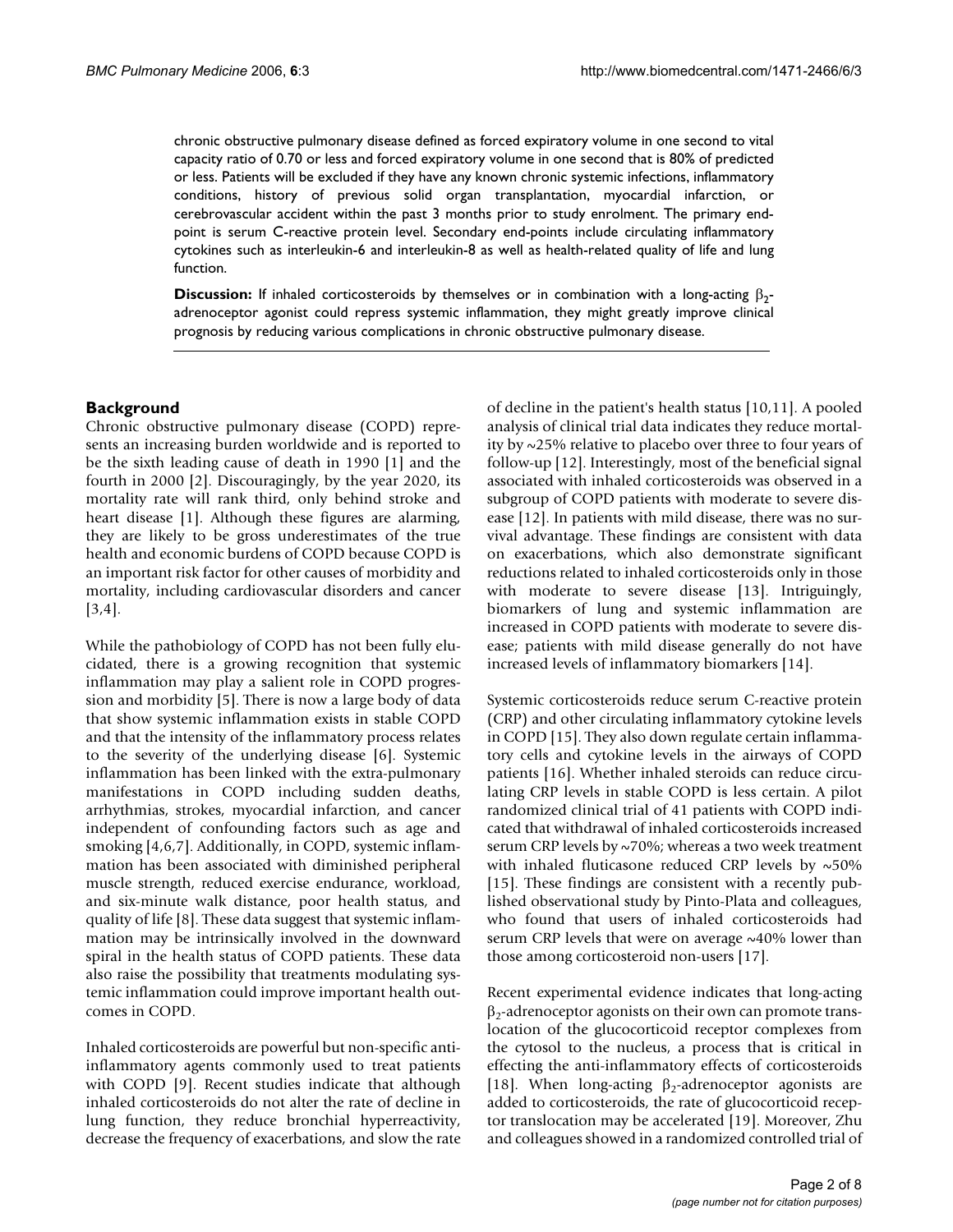| <b>Phases</b>               | Run-In                         |                  |                         |                         | Withdrawal             |   |   |   | <b>Active Treatment</b>         |    |    |           |
|-----------------------------|--------------------------------|------------------|-------------------------|-------------------------|------------------------|---|---|---|---------------------------------|----|----|-----------|
| <b>Weeks</b>                | 1                              | $\boldsymbol{2}$ | $\overline{\mathbf{3}}$ | $\overline{\mathbf{4}}$ | 5                      | 6 | 7 | 8 | 9                               | 10 | 11 | 12        |
|                             |                                |                  |                         |                         |                        |   |   |   | <b>Placebo</b>                  |    |    |           |
| <b>Drugs</b>                | Flovent <sup>®</sup> 500ug bid |                  |                         |                         | Withdrawal of Flovent® |   |   |   |                                 |    |    |           |
|                             |                                |                  |                         |                         |                        |   |   |   | Advair <sup>®</sup> 500 ug bid  |    |    |           |
|                             |                                |                  |                         |                         |                        |   |   |   | Flovent <sup>®</sup> 500 ug bid |    |    |           |
| Method of Allocation of     | All study patients             |                  |                         |                         | All study patients     |   |   |   | <b>Random allocation</b>        |    |    |           |
| <b>Drugs</b>                | (no blinding)                  |                  |                         |                         | (no blinding)          |   |   |   | (Participants blinded to        |    |    |           |
|                             |                                |                  |                         |                         |                        |   |   |   | allocation)                     |    |    |           |
| Venipuncture for blood      | $\bullet$                      |                  |                         |                         | $\bullet$              |   |   |   | $\bullet$                       |    |    | ♥         |
| analysis <sup>†</sup>       |                                |                  |                         |                         |                        |   |   |   |                                 |    |    |           |
| <b>Spirometry</b>           | $\bullet^*$                    |                  |                         |                         | $\bullet$              |   |   |   | ♥                               |    |    | $\bullet$ |
| <b>SGRQ</b>                 | $\bullet$                      |                  |                         |                         | $\bullet$              |   |   |   | $\bullet$                       |    |    | $\bullet$ |
| <b>Physical Examination</b> | $\bullet$                      |                  |                         |                         |                        |   |   |   |                                 |    |    |           |

# **Figure 1**

Summary of the Trial Protocol. \* Post bronchodilator values; all else will be pre-bronchodilator values. † Must be done prior to initiation of therapy and completion of therapy or during periods of acute exacerbation or infection. For those exacerbations or infections requiring oral steroids and/or antibiotics, patients will be asked to return 2 weeks after completing their acute exacerbation or infection treatment.

140 patients with moderate to severe COPD, that 12 weeks of treatment with salmeterol plus fluticasone decreased tissue expression of tumor necrosis factor (TNF)-α and interferon (IFN)-γ in the larger airways. They also found that combination therapy decreased sputum eosinophil ( $p = 0.03$ ) and subepithelial mast cell counts  $(p = 0.08)$  in the bronchial tissues [20,21]. Importantly, these cellular changes were accompanied by a reduction in the rate of exacerbations in the combination therapy arm of the study. These results demonstrate that combination therapy decreases local inflammation in the lung, but whether combination therapy reduces systemic inflammation is still unknown.

# *Aims of the study*

The primary aim of this randomized, placebo-controlled, double-blind, multi-center clinical trial involving 11 centers in Western Canada is to determine whether inhaled corticosteroids alone or in combination with a long acting  $\beta_2$ -adrenoceptor agonist reduce systemic inflammation in stable COPD.

# *Specific objectives*

This study will determine whether: 1) fluticasone alone or in combination with salmeterol lowers CRP levels by at least 30% below that achieved by placebo; and 2) combination therapy is better than fluticasone alone in reducing CRP levels. We will also determine whether: 1) CRP reductions are associated with improved health-related quality of life; 2) CRP reductions are associated with improved forced expiratory volume in one second (FEV<sub>1</sub>), and 3) inhaled fluticasone alone or in combination with salmeterol can also reduce interleukin (IL)-6 and other proinflammatory biomarkers in COPD.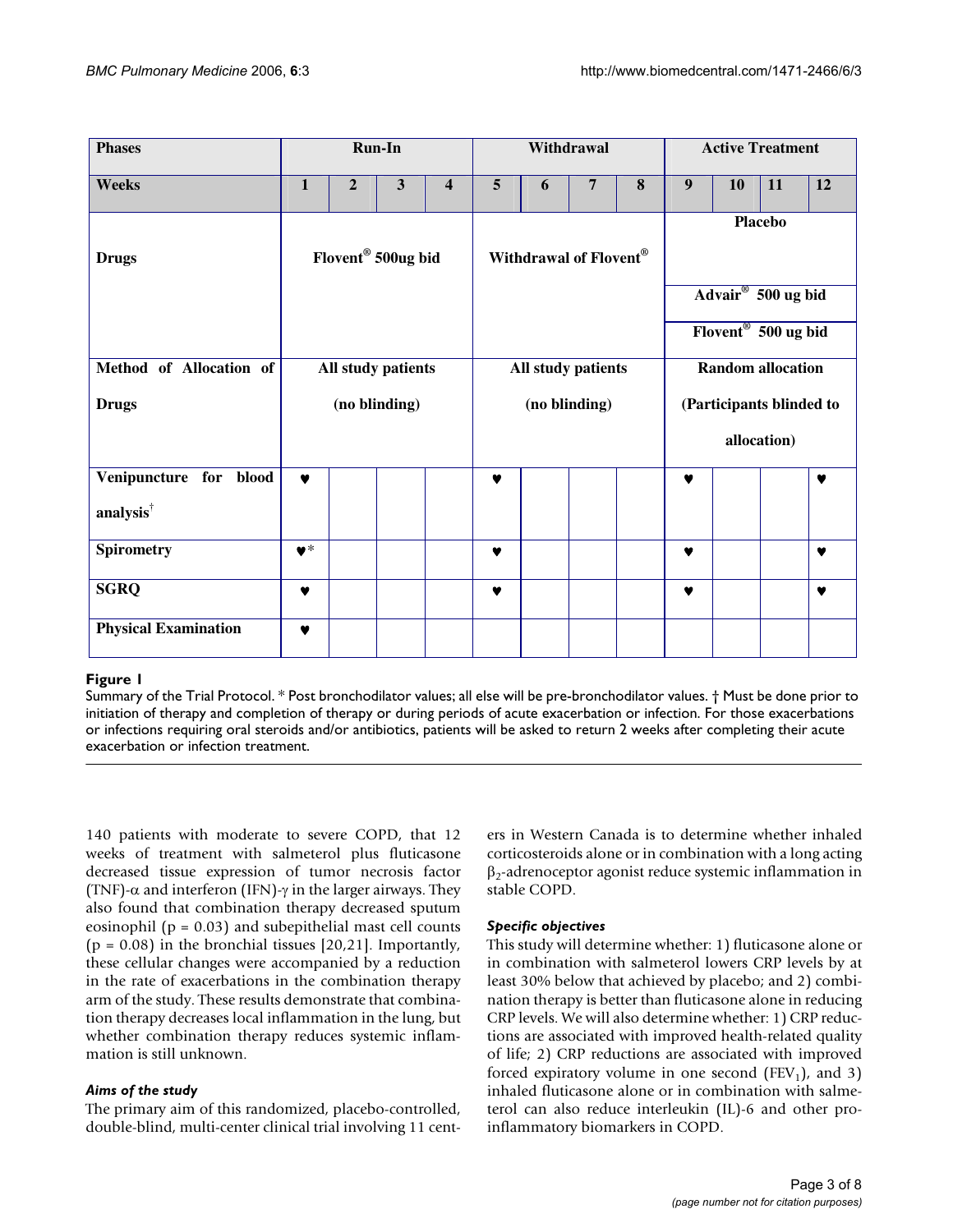

# **Exacerbation/Infection Flow Sheet**

# **Figure 2**

Management of Exacerbations during the Study. Abbreviations: LABA, long-acting  $\beta_2$  adrenoceptor agonist; SGRQ, St. George's Respiratory Questionnaire.

# **Methods/design**

# *Overview of the study design*

This trial is a double blind study comparing the effects of inhaled fluticasone alone or in combination with salmeterol against placebo on serum CRP levels in COPD. All study participants will first undergo a run-in phase during which they will be treated with fluticasone 500 mcg bid for 4 weeks. This will be followed by a withdrawal phase wherein all participants will be free of any inhaled corticosteroids or theophylline products for 4 weeks. After the withdrawal phase, participants will be randomly assigned to one of three arms: placebo; inhaled fluticasone (500 mcg bid); or inhaled fluticasone/salmeterol combination (500/50 mcg bid). Randomization will be carried out centrally according to a computer-generated sequence stratified according to current smoking status with allocation concealment in a 1 (placebo arm) to 2 (fluticasone arm) to 2 (combination arm) distribution ratio. In this phase, all participants and study personnel will be blinded to the treatment assignment. This phase will last for 4 weeks. For safety reasons, during severe exacerbations (i.e. those requiring hospitalization or emergency visit for COPD), the treating physician can break the "code" and place study participants on medications needed to treat the exacerbation (See Figure 1 for protocol summary)

# *Details of the run-in phase (4 weeks)*

During this phase, all pulmonary medications with significant anti-inflammatory effects (e.g. inhaled corticosteroids, theophyllines, and leukotriene modifiers) will be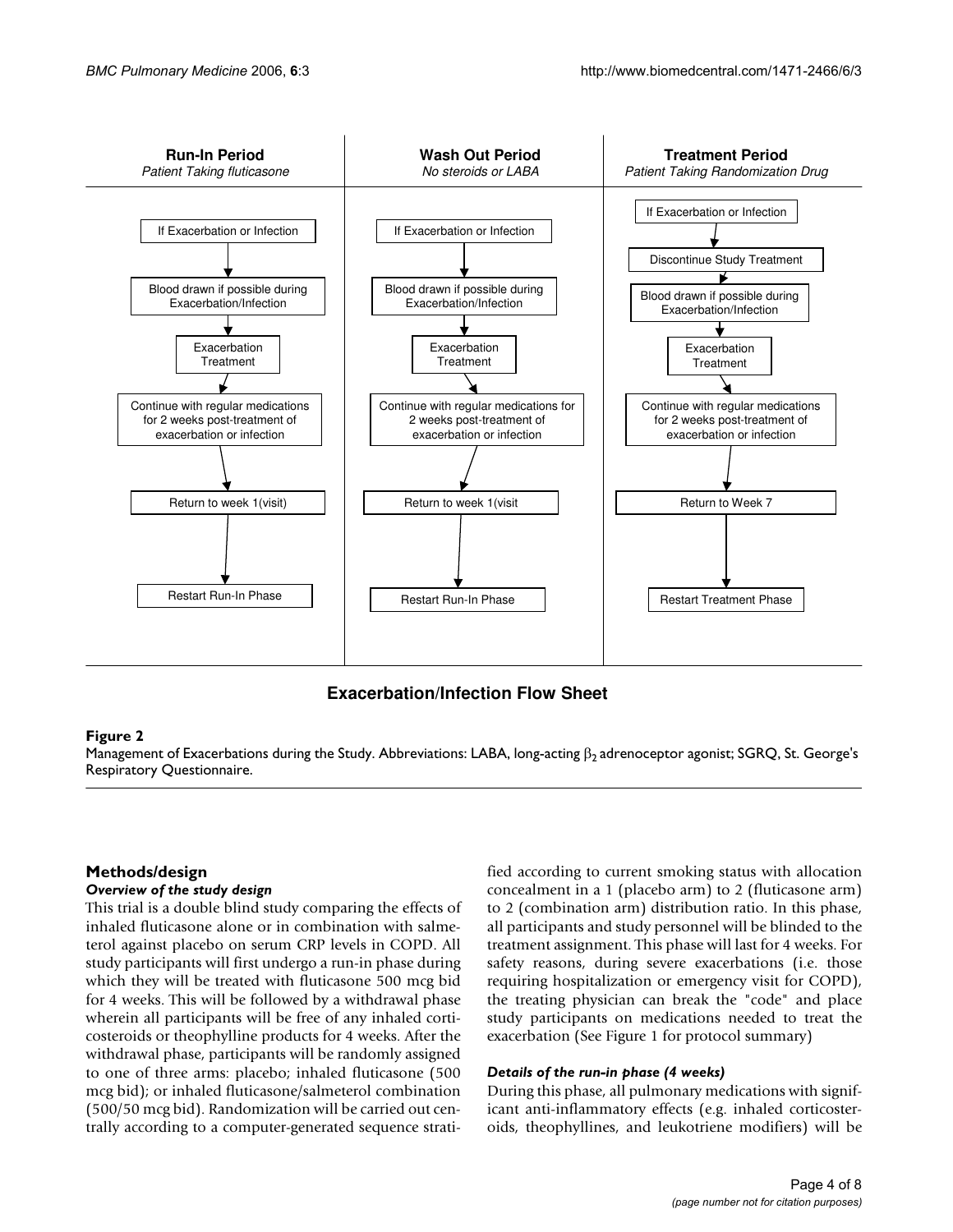discontinued. All participants will be maintained on inhaled fluticasone (500 mcg bid; Flovent Diskus®, GlaxoSmithKline Canada, Mississauga, ON). Short-acting β<sub>2</sub>adrenoceptor agonists (e.g. salbutamol) and/or anticholinergic (ipratropium) will be allowed as rescue medications. Long-acting anticholinergic medication (i.e. tiotropium) will also be permitted, if clinically indicated as judged by the participants' attending physician. Longacting  $β_2$ -adrenoceptor agonists, however, will be prohibited.

# *Details of the withdrawal phase (4 weeks)*

During this phase, inhaled fluticasone will be discontinued and participants will not be allowed to take any other inhaled corticosteroids, theophyllines or leukotriene modifiers. Short-acting  $\beta_2$ -adrenoceptor agonists (e.g. salbutamol) and/or anti-cholinergic (ipratropium) inhalers will be allowed as rescue medications. Long-acting anticholinergic inhaler (i.e. tiotropium) will be permitted as maintenance medication. Long-acting  $β_2$ -adrenoceptor agonists will be prohibited.

# *Details of the active treatment phase (4 weeks)*

All participants will be randomized to one of 3 arms of the trial: placebo (placebo diskus, GlaxoSmithKline Canada, Mississauga, ON), inhaled fluticasone (500 mcg bid; Flovent Diskus®, GlaxoSmithKline Canada, Mississauga, ON) or inhaled fluticasone/salmeterol (500/50 mcg bid; Advair Diskus® GlaxoSmithKline Canada, Mississauga, ON). Short-acting  $β_2$ -adrenoceptor agonists (e.g. salbutamol) and/or anti-cholinergic inhaler (ipratropium) will be allowed as rescue medications. Long-acting anticholinergic medication (i.e. tiotropium) will be allowed as maintenance medication if clinically indicated as judged by the participants' attending physician. Any other longacting  $β_2$ -adrenoceptor agonists or inhaled corticosteroids will not be allowed. As well, theophyllines or leukotriene modifiers will not be permitted in this phase.

# *Exacerbations during the study period (see figure 2)*

The participants will be instructed at enrollment to contact the local study coordinator at the earliest opportunity if their usual COPD symptoms (i.e. cough, dyspnea, sputum production, or sputum color change) worsen, or if they develop a fever (of unknown source), or active infections elsewhere (e.g. sinusitis). During exacerbations, study coordinators will see the participants as soon as possible and will codify all exacerbations according to Paggiaro's criteria [22]. A mild episode is one that can be selfmanaged by the patient at home, requiring only intensification of current therapy; a moderate event is defined as requiring antimicrobial and/or oral corticosteroid therapy; and severe is defined as an event requiring admission to a hospital or an emergency department. Treatment decisions during exacerbations will be rendered by the site (principal) investigators using the Canadian Thoracic Society guidelines in consultation with the participants' primary care provider [23]. Blood samples will be obtained at the time of the exacerbation. If participants do not or can not contact study coordinators during severe exacerbations, the study coordinator will make every attempt to obtain blood samples from the patients at the time of their presentation to the emergency department or hospital. For those who experience an exacerbation requiring systemic corticosteroids and/or antimicrobials, the study patients will be asked to return 2 weeks after they finish their course of exacerbation medications at which point their blood, spirometry, and health status measurements will be collected. Once clinical stability is achieved for a minimal of 2 weeks, the participants will resume study participation in accordance to the schedule published in figure 2.

# *Study participants*

All participants must have a clinical diagnosis of COPD as defined by the Global Initiative for Chronic Obstructive Lung Disease (GOLD) guidelines [24]. Spirometric criteria will include a  $FEV<sub>1</sub>$  of less than 80% of predicted with an  $FEV<sub>1</sub>$  to forced vital capacity (FVC) ratio of less than 0.70 (post-bronchodilator values). Additional inclusion criteria will be a cigarette smoking history of more than 10 pack-years, clinical stability as defined by the absence of exacerbations for at least 4 weeks, and age  $\geq$  40 years. Exclusion criteria will be any known disseminated malignancy, known chronic systemic infections or inflammatory conditions (e.g. rheumatoid arthritis, systemic lupus erythematosis, active sarcoidosis), previous solid organ transplantation, myocardial infarction or cerebrovascular accident within the past 3 months prior to study enrolment, females of child-bearing age (i.e. must be amenorrheic for at least 12 months), participation in a drug trial within the past 4 weeks prior to study enrolment, any subject who is unlikely to survive more than 6 months, recent upper respiratory tract infection within the 4 weeks prior to enrolment, unable to follow instructions, patients on chronic oral theophyllines and unable or unwilling to come off theophyllines for the study period, oral corticosteroids, or long-term immunosuppressive agents.

# *Laboratory & other measurements*

# *Blood collection*

During every visit (and in the case of an exacerbation and/ or infection according to Figure 2), study personnel will take two 10 ml collection of blood from participants through venipuncture using standard techniques. One sample  $(\sim 10 \text{ mls})$  will be collected in tubes that do not contain an anti-coagulant and another in a tube that does contain an anti-coagulant. The tubes without the anticoagulant will be allowed to clot for at least 30 minutes, then centrifuged at  $\geq 1500 \times g$  for 15 min at room temper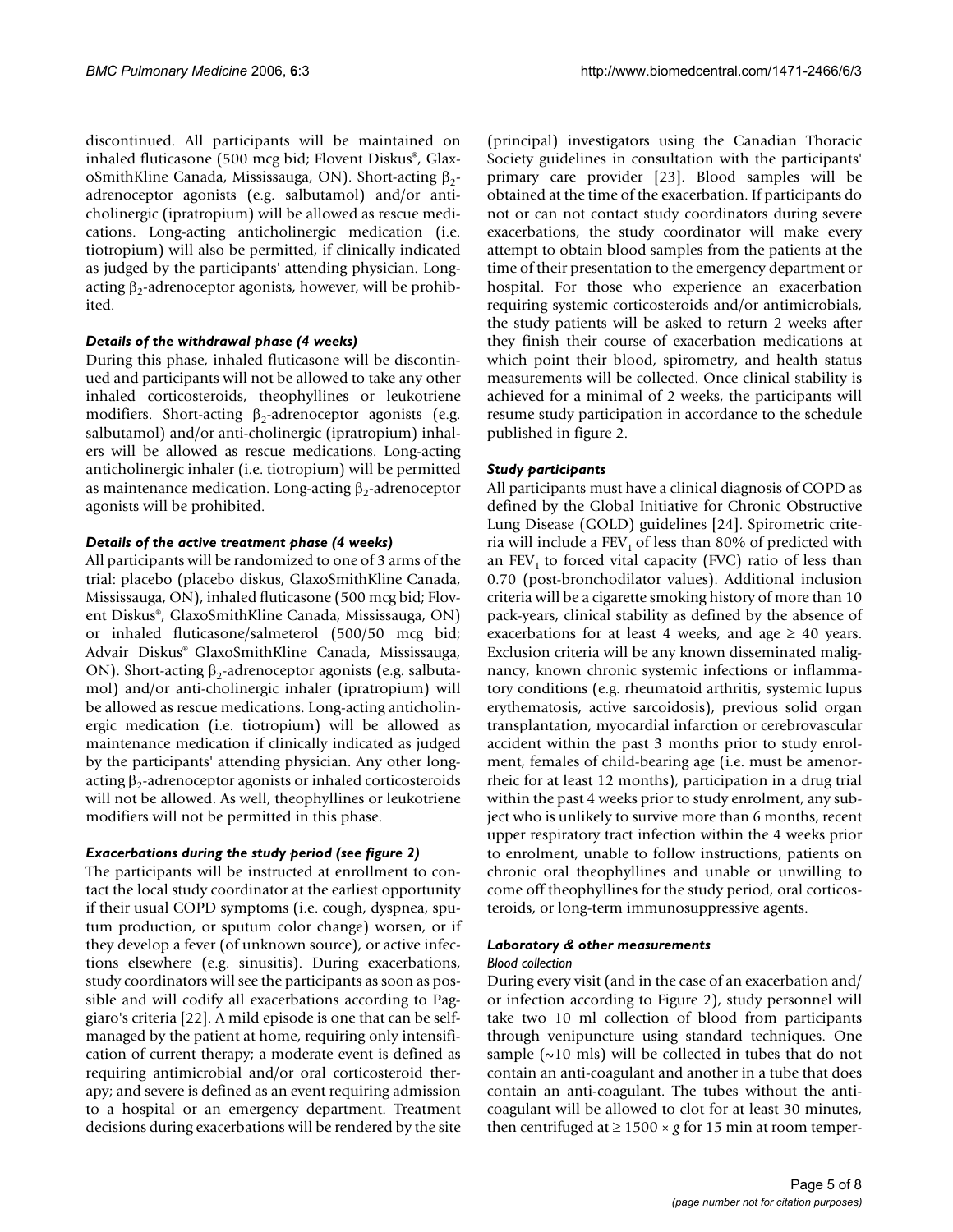ature and then divided into aliquots (at least 2 serum samples) using a sterile plastic transfer pipet. The serum aliquots will be placed into supplied microtubes containing an anti-protease. Until used, the tubes containing the anti-protease will be stored in a -20°C freezer. The serum samples mixed with the anti-protease will be temporarily stored in a portable cooler containing frozen gel-packs and refrigerated at 4°C. Same-day shipment of the serum samples will be organized by the participating site to the central core laboratory located James Hogg iCAPTURE Centre for Cardiovascular and Pulmonary Research, St. Paul's Hospital, Vancouver, British Columbia, using a courier service, guaranteeing arrival within 24 hours of shipment. The tube with the anticoagulant will be temporarily stored in a portable cooler containing frozen gelpacks and refrigerated (4°C) until same day shipment to the central coordinating centre's laboratory in Vancouver occurs. From these samples, the participants' serum Creactive protein (CRP) levels will be determined using a commercially available high-sensitivity enzyme-linked immunosorbent assay (ELISA) kits (Alpha Diagnostics, San Antonion, Tx). Serum concentrations of IL-6, TNF-α, and other inflammatory mediators will also be measured using commercially available ELISA kits.

#### *Spirometry*

Spirometry will be performed for each participant at each visit in accordance with the guidelines from the American Thoracic Society [25]. A test session will consist of several repeated FVC maneuvers. Each maneuver will require the subject to take the deepest possible breath and exhale into a spirometer as hard, fast, and completely as possible. The spirometer will record the volume of air exhaled as a function of time. Each subject will perform at least three FVC maneuvers. For a maneuver to be acceptable, it needs to be a maximal exhalation free from cough, excessive hesitation, leak, obstructed mouthpiece, variable effort, or early termination. At the first visit, pre and post-bronchodilator measurements will be done. For follow-up visits, only pre-bronchodilator values will be measured.

#### *Health status measurements*

During each visit, a disease-specific health measure, St. George's Respiratory Questionnaire (SGRQ), will be administered by the study co-ordinator at each site [26]. The scores for each section including symptom score (frequency and severity), activity score (activities that cause or are limited by breathlessness), and impact score (social functioning, psychological disturbances resulting from airways disease), as well as a total score will be calculated using established methods [26].

# *Outcomes*

#### *Primary endpoint*

The primary endpoint of the study is serum CRP level. We anticipate that inhaled fluticasone alone or in combination with salmeterol will reduce CRP levels by at least 30% below that achieved by placebo. We will also determine whether combination therapy reduces CRP levels beyond that achieved by fluticasone mono-therapy.

#### *Secondary endpoints*

The secondary endpoints will include: 1) changes in other inflammatory mediators such as IL-6, TNF- $\alpha$ , and monocyte chemotactic protein (MCP-1); 2) changes in SGRQ scores; 3) changes in  $FEV<sub>1</sub>$ ; and 4) rates of exacerbations

### *Statistics*

#### *Main analysis*

For the primary analysis, we will compare the changes in CRP at 4 weeks from baseline between those assigned to inhaled fluticasone alone or in combination with salmeterol and those assigned to placebo based on an intentionto-treat principle. We will use between group t-tests to determine whether the changes in CRP between the groups are statistically significant and a mixed effects model to adjust for any significant differences in the baseline characteristics of the study participants across the groups.

#### *Secondary analyses*

We will perform similar analysis on TNF-α, IL-6 and MCP-1 (as well as other important inflammatory molecules). We will use Pearson's correlation techniques (as well as adjusted linear regression) to determine whether changes in CRP levels correlate with changes in SGRQ scores. Previous studies indicate that SGRQ improves with fluticasone with or without salmeterol, independent of their effects on  $FEV<sub>1</sub>[10]$ . We hypothesize that SGRQ may correlate with CRP.

#### *Sample size calculation*

We will enroll 250 participants with COPD for this study. This will permit 100 participants to be assigned to fluticasone and combination treatment groups, respectively, and 50 participants will be exposed to a placebo during the active treatment phase. We have calculated our sample size based on the following assumptions: 1) we anticipate that fluticasone relative to placebo will lower baseline CRP levels by  $\sim$ 1.5 mg/L with standard deviation of 3.5 mg/L; 2) we will perform between group comparison of CRP (from baseline) using independent two sample t-test at alpha of 0.05 (two-tailed) and a power of  $\geq 80\%$ .

#### *Ethical considerations*

The protocol and procedures as described above have received institutional approval from the University of Brit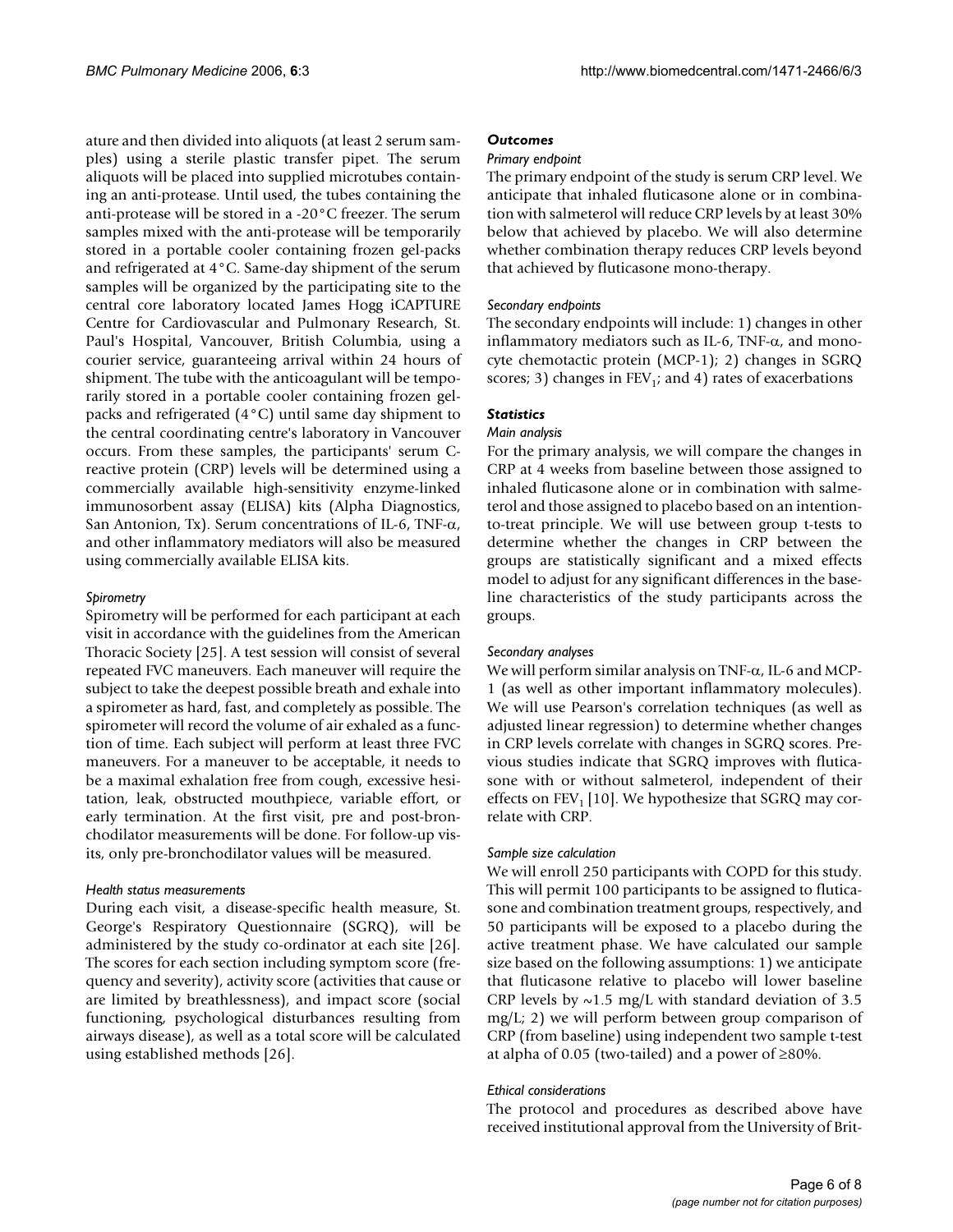ish Columbia/Providence Research Ethics Board, as well as from all local institutional ethics review board of each participating site. The funding for the study is from GlaxoSmithKline (Mississauga, ON). The funding source has no role in the design, conduct, analysis, interpretation, or reporting of the study and will not have access to the raw data. All data will be housed at the James Hogg iCAPTURE Center in Vancouver, BC.

# **Discussion**

In this paper, we have reported the background, the rationale, and the study protocol for a unique multicenter randomized controlled trial whose main outcome is a biochemical measurement (i.e. CRP). The study will test the hypothesis that inhaled corticosteroids alone or in combination with a long-acting  $\beta_2$ -adrenoceptor agonist will reduce CRP levels in stable COPD patients. To our knowledge, this is the first clinical trial in COPD whose main outcome is serum CRP. Additionally, this study will be able to determine the effects of these medications on other relevant inflammatory biomarkers and likely provide a solid biological rationale for the clinical effects of inhaled corticosteroids and combination therapy in COPD.

There are certain limitations of this trial. Firstly, the study will not measure any parameters of inflammation in the lung. We decided against collecting biological samples from the airways because: 1) a recently conducted and published randomized controlled trial demonstrated that combination therapy reduces airway inflammation [20,21]; 2) there remains considerable amount of controversy regarding the utility of exhaled condensates and induced sputum in assessing airway inflammation in COPD [28]; 3) more invasive measurements (e.g. bronchoscopy) would have significantly reduced the projected recruitment rate of participants, reducing the power of the study to detect relevant differences in CRP; and 4) the primary focus of this study was to assess the effects of combination and steroid therapy on systemic inflammation. Secondly, the study has a relatively short follow-up period. We decided against a longer period of follow-up for pragmatic reasons. In our previous pilot study, we observed significant changes in CRP with inhaled corticosteroids after only 2 weeks of treatment [15]. Additionally, we were concerned that follow-up longer than four weeks would be associated with increased drop-out rates, and exacerbations, reduced compliance with the study medications, and changes in medications (both pulmonary and nonpulmonary drugs) that may alter CRP levels. Thirdly, we cannot be certain that changes in CRP levels will necessarily result in significant changes in health outcomes of COPD patients, though there is a body of indirect evidence suggesting that they do [6,14,17]. Additional

work is needed in future studies to establish a causal link between CRP and health outcomes in COPD.

In summary, the present study will determine whether inhaled fluticasone alone or in combination with salmeterol has any significant systemic anti-inflammatory effects. Since systemic inflammation has been linked with a variety of important complications in COPD including peripheral muscle dysfunction, cachexia, cardiovascular complications and cancer, if these medications do indeed reduce systemic inflammation, this will provide an important biological mechanism by which they improve health outcomes in COPD. Additionally, this study will serve as an important template for future studies, linking systemic inflammation with clinical outcomes in COPD.

# **Abbreviations**

COPD = chronic obstructive pulmonary disease

- CRP = C-reactive protein
- TNF = tumor necrosis factor
- IFN = interferon
- $IL = interleukin$
- $FEV<sub>1</sub>$  = forced expiratory volume in one second
- FVC = forced vital capacity
- SGRQ = Saint George's Respiratory Questionnaire
- MCP-1 = monocyte chemoattractant protein-1
- ELISA = enzyme-linked immunosorbent assay
- ON = Ontario

# **Competing interests**

DDS & SFP have received honoraria for speaking engagements and research funding from GlaxoSmithKline (GSK).

# **Authors' contributions**

All of the authors contributed to the manuscript and to the project. DDS & SFP conceived the study, wrote the initial protocol, and obtained funding.

# **Acknowledgements**

The ABC trial is funded by GlaxoSmithKline. The funding source had no role in the study conception or design. All data analyses will be conducted independently of the funding source at the James Hogg iCAPTURE Center (St. Paul's Hospital, Vancouver, BC.). The primary data will be held at the James Hogg iCAPTURE Center. The funding source will not be involved in the analysis or interpretation of the data.